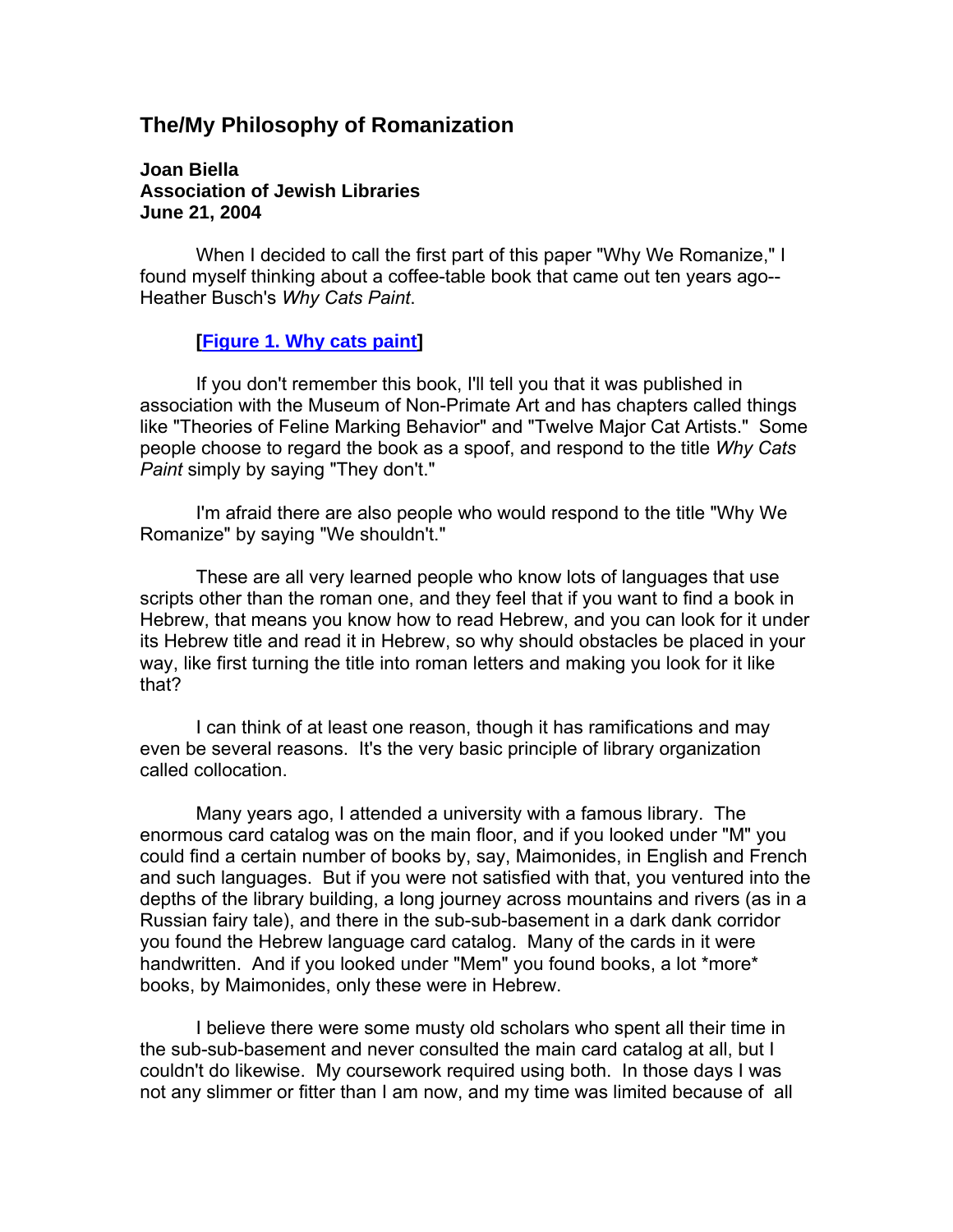the classes I was taking other than those that required Hebrew. I sometimes resented having to tramp up hill and down to gather information about all the books in the library by Maimonides. I wondered more than once why all the records couldn't be in the same card catalog--preferably the one that was easier to get to. And there were probably patrons who never even realized that the main card catalog didn't show them all the Maimonides books in the library- knowledge which might have benefited them.

 Many libraries attack these problems by putting all the Maimonides books, whatever language they're written in, under the roman letter "M." In other words, they turn the bibliographic information about these books into a roman-script form and thus make it possible to insert records for them among the records for books with already-romanized information, such as the ones in English. This solution doesn't please everybody. If the Maimonides-seeking patron doesn't understand the romanization system for Hebrew, he may even have to consult a librarian. But most people get used to it.

 Keeping all the records for books by Maimonides in one place where they can all be surveyed together exemplifies the principle of collocation. The beauty of this principle is partly abstract, but also partly practical because it cuts out so much running up and down stairs.

 Furthermore, In those ancient days there were no machine-readable catalogs, even in famous universities. Even years later, when someone had discovered how to make computerized catalogs, the computers couldn't read Hebrew. In order for the Hebrew books in the collection to appear in the machine-readable catalog, someone had to romanize their records if they hadn't been romanized already.

 Nowadays, much later, many library computers *can* read Hebrew, and we hear again the idea that we should forget the tedious, outmoded practice of romanization and put raw Hebrew-script bibliographic information into our catalogs. Why not? To this I can only say: As long as there are library catalogs that *can't* display scripts other than roman (and there are still many many of these in the world and even in our own country), we do not serve all the patrons if we don't provide romanized information. Small, specialized libraries may be able to get away with Hebrew-only catalogs; less specialized ones can't.

 So for the time being, romanization is still needed, which is good for people like me and many in this room who have invested a great number of braincells in learning how to do it.

 Now on to my second topic, "*How* We Romanize." I want to explore two major concepts, "reversibility" and "conversion."

Reversibility concerns the match-up of the source script in the item (the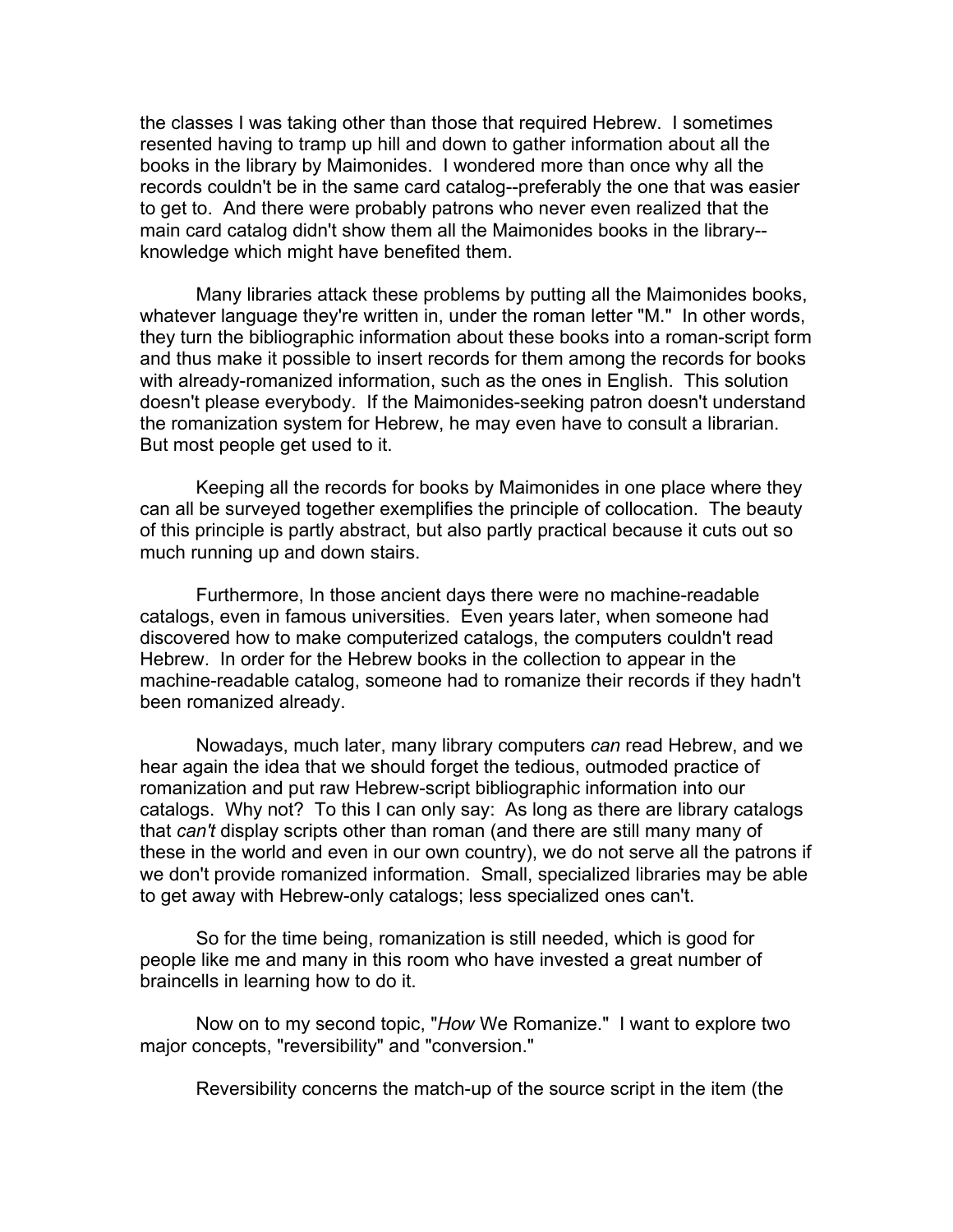non-roman, or, to use the technical term, "squiggly" script) and the target script (for us, the roman script, the one we want to express the first in terms of).

 If there's an exact one-to-one match between the characters of the source script and those of the target script, we or a computer can usually flip back and forth between them without any effort at all--that is, they're completely "reversible." Look at this chart, which shows various fonts which match one-toone:

### **[Figure 2. Various fonts]**

 The top one is a normal sort of script such as you see everywhere. The second line is in an italic script. The third line is bolded. I made the fourth line by selecting the Wingdings font and hitting the keys that make "The egg and I" in the other three fonts. It doesn't look like English, but you can see there's still a oneto-one match-up--the Wingding at the end of "The" is the same as the Wingding at the beginning of "egg," and the two g's of "egg" are the same Wingding as each other.

 Now for something a little more complex. Here's a text in Greek and romanized Greek:

# **[Figure 3. Greek]**

 The correspondences are all straightforward till we come to the theta, which is represented in ALA-LC romanization as "th"–two roman characters representing the single Greek one. But this need not be a problem if those two roman characters never occur together except when they represent theta. The match-up is still essentially one-to-one. Reversibility is not compromised.

 How about a Semitic language? Let's take Geez, otherwise known as Classical Ethiopic:

### **[Figure 4. Geez]**

 In the romanization of this language, \*most\* vernacular characters have to be represented by two roman ones--as with the Greek theta--because the Ethiopic script is a syllabary, not an alphabet. Each character represents a syllable, consonant plus vowel–one for "ba," one for "bi," one for "bu," and so on. A computer can easily handle these correspondences. But in this script, ambiguity is also possible: the character for any-particular-consonant-plus-shorte can also represent that-consonant-plus-no-vowel. Only a fairly sophisticated knowledge of the language can determine that "kebra" is not "kbera" and "nagasht" is not "nagashete." Though a computer could perhaps be trained to recognize the contexts determining the choice between consonant-plus-short-e and consonant-plus-no-vowel, the programing would have to be elaborate and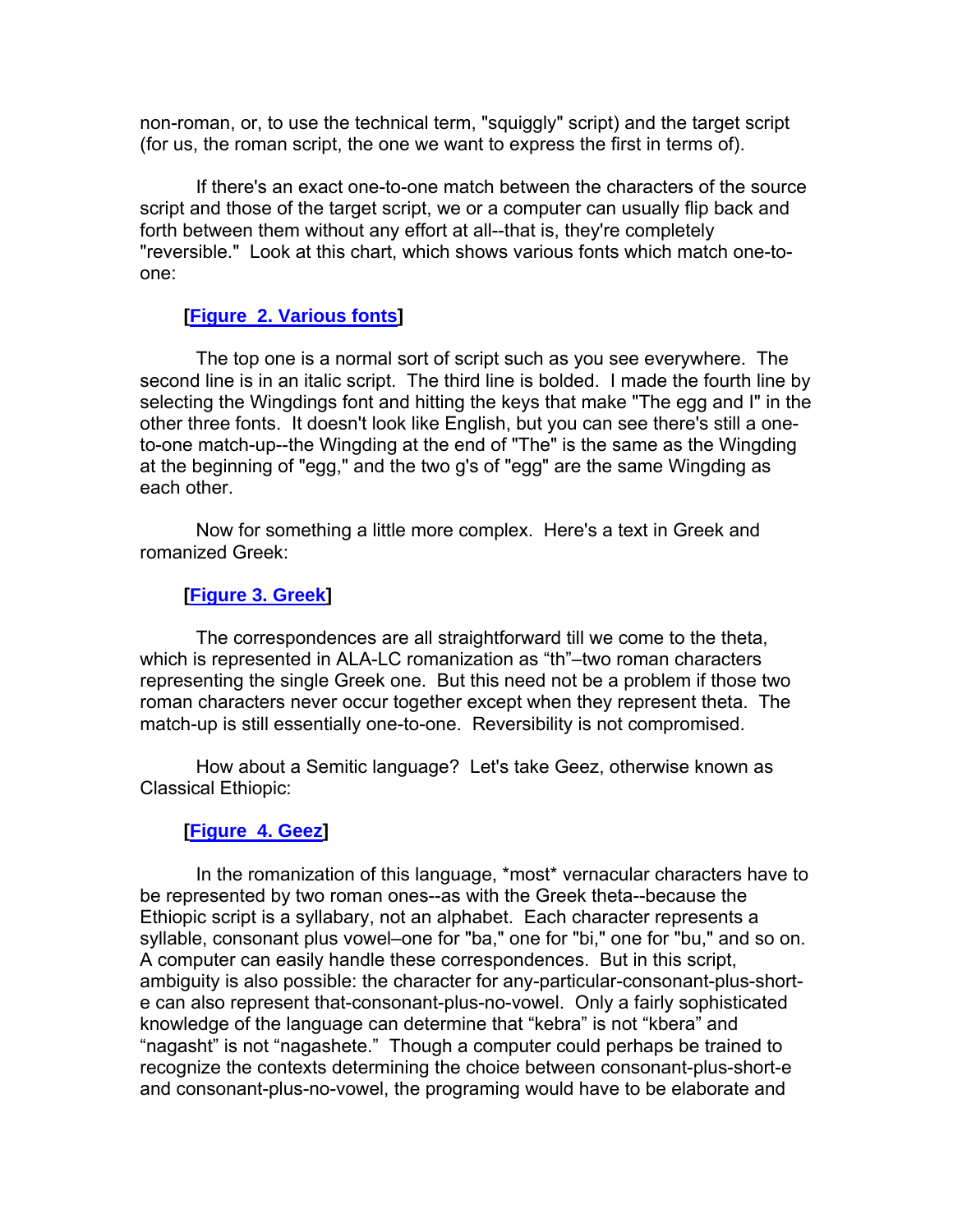#### complex.

 At this point, a traditional lecturer would probably bring up the romanization of Chinese to illustrate still-knottier problems. For this audience, I'll take another Semitic language, Akkadian, written in cuneiform. Take a very simple cuneiform sign:

#### **[Figure 5. Aš]**

 That's about as simple as they get. But look at what Labat's cuneiform dictionary says about romanizing this sign:

#### **[Figure 6. Labat on aš]**

 Its most common values are aš, dil, til-four (til-one through -three are values of other signs), t-with-a-dot-til, rum, ru-with-grave-accent, and so on and so on. Furthermore, not all of the values given are Akkadian--some are Sumerian, the language for which the signs were invented. This sign can be read as Sumerian "didli" or as Akkadian "ma'dûtu," both meaning "crowd." And sometimes it represents yet other whole words, including Akkadian "aplu" = "son" and "nadanu," the verb "to give."

 If you're reading aloud about "crowds" in Akkadian and come to this sign, you naturally don't say "didli," you say "ma'dûtu." It's not a "foreign" word, such as might be printed in italics in English text. It's just a Sumerian sign used as a shortcut in Akkadian for the multiple signs that could also be used to spell out the Akkadian word "ma'dûtu."

 But if, in addition to sometimes being pronounced "madûtu," this sign might also be "aš" or "dil" or maybe "aplu," how can cuneiform text be interpreted at all? Clearly, much depends on the context, and it would take a computer just about as complicated as an Akkadian's brain to sort out the right value for such a multivalent sign from its context. This script, practically speaking, is not reversible. People do romanize it, but it sounds very odd when read aloud--all that "til-four" and "ru-with-grave-accent" stuff interrupts the flow.

 Now let's turn to Hebrew. When I first studied it, my textbook was Lambdin's \*Introduction to Biblical Hebrew.\* This book employs a monumentally reversible romanization system. It provides sufficient diacritical marks to distinguish nineteen Biblical Hebrew vowels—not to mention all the consonants. Here's the table of vowels in that system:

**[Figure 7. Hebrew vowels according to Lambdin]** 

And here's a sample of romanized text: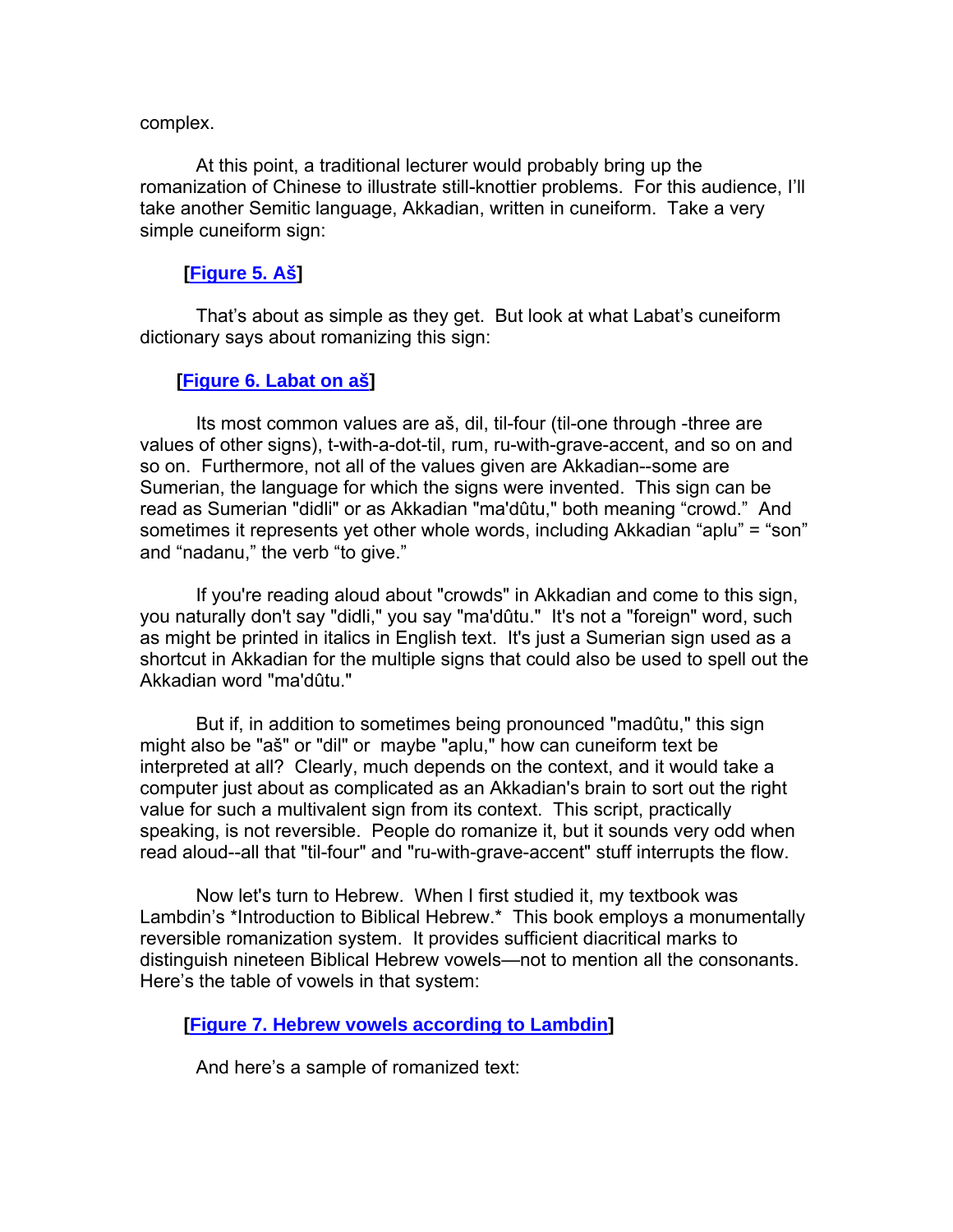# **[Figure 8. Text romanized à la Lambdin]**

 Here's a comparison of a single word romanized à la Lambdin and à la the ALA-LC romanization table:

# **[Figure 9. Comparison of Lambdin and ALA/LC]**

 The Lambdin system is *so* reversible that we (or a computer) could flip flawlessly both from romanized text to fully vocalized Hebrew text and also the other way around. ALA-LC romanization is reversible enough that we can apply it to the consonants of a Hebrew source without troubles we haven't seen before with other scripts. Even the surprising fact that the Hebrew characters run from right to left while the roman ones run from left to right is no problem for the computer. At the touch of a key line 2 here can become line 3.

### **[Figure 10. Reversibility]**

 But no romanization system could ever enable the computer, or even a person who doesn't know Hebrew very well, to find the right roman vowels to fit an *unvocalized* text. We seldom see vocalized Hebrew script in our work, and yet for purposes of collocation in our catalogs, we need to record those vowels.

 Now just a few words about Arabic, a language which poses very similar problems to the romanizer--maybe a few more than Hebrew, because Arabic has even more essential vowels which don't show than Hebrew does.

# **[Figure 11. Arabic]**

 First, It's clear that the people who dreamed up the ALA-LC Arabic romanization table were different from those who did the Hebrew one, because they did a much more Lambdin-like job on it. If a consonant is marked with the "doubling" indicator, we romanize it as doubled in Arabic. If a vowel is written as long, we put a macron over the roman vowel, and we don't if it's written as short.

 The trouble is, of course, that in most Arabic text, as in Hebrew, these discriminations are \*not\* marked--the vowel points \*aren't\* written. And much of the grammar is hiding in the diacritics. The consonants say "w-l-d-t"--is that "waladat" = "she gave birth," walladat = "she assisted someone else to give birth," or "wulidat" = "she was born"? So, even more than in romanizing Hebrew, you really have to be able to deduce the meaning--to put it another way, you really have to know the language--before you can romanize Arabic correctly. This is not work for computers.

Now let's consider Ottoman Turkish.

**[Figure 12. Ottoman]**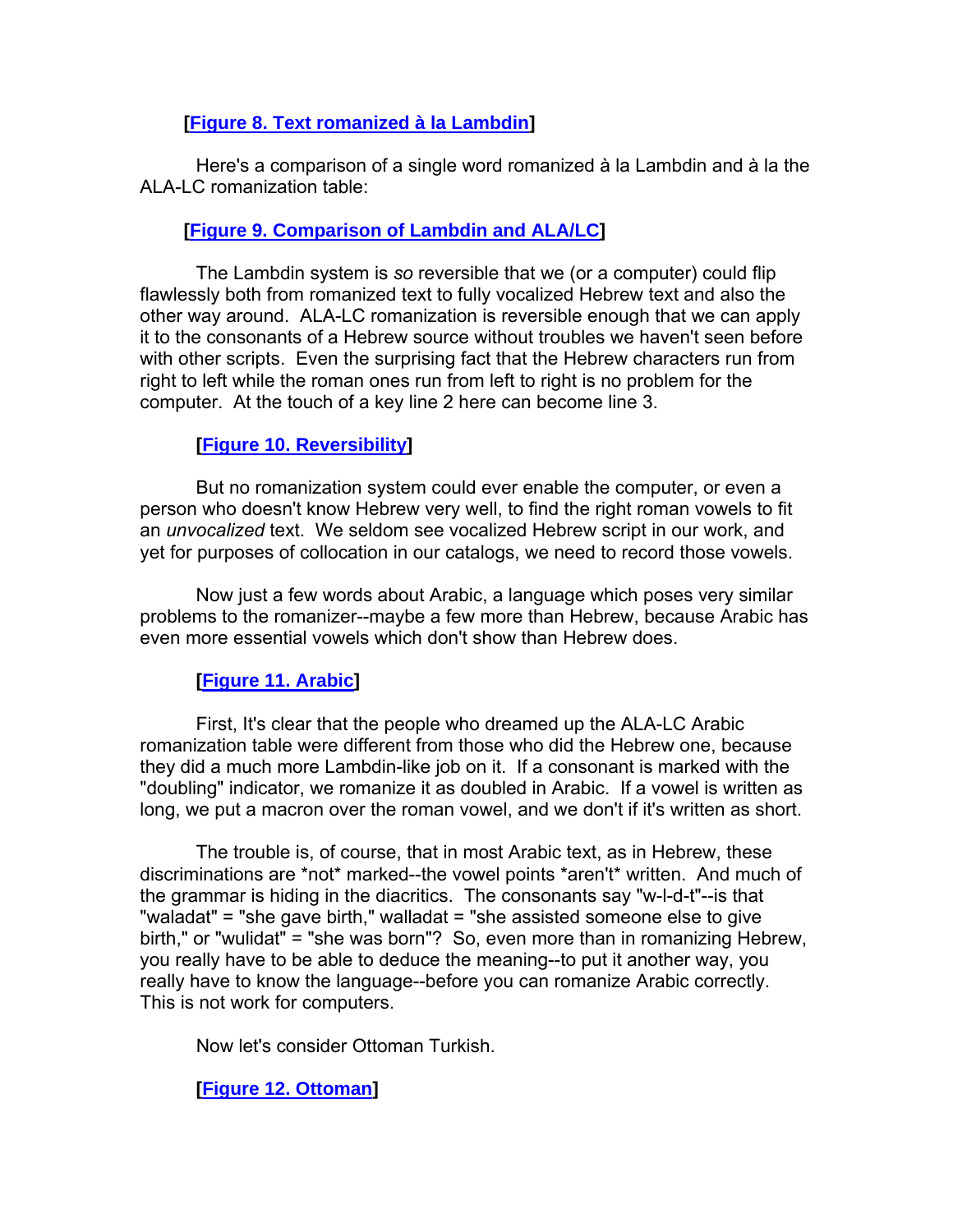Here's a language which looks, most people would say, just like Arabic- maybe a bit messier, as if written with more verve and nonchalance. But if you really try to read it, it's impossible. I think so, anyway. It's *Turkish* written in Arabic script, and the Arabic script fits it very badly. For one thing, Turkish is famous for its numerous mellifluous vowel sounds, and unvocalized Arabic script can discriminate only three--a kind of a, a kind of i, and a kind of u. Most of those vowels you see in romanized Turkish with umlauts and so on have to be deduced from the romanizer's knowledge of the language. Arabic script also provides an abundance of consonants which aren't needed in Turkish, and doesn't provide some that are required, like "ch."

 Another trouble comes from the fact that Ottoman text often contains words borrowed from Arabic and Persian, and these are spelled as they are spelled in the source language, not as they're pronounced in Turkish. So even when you get past assigning the proper umlauts in the etymologically Turkish words, you run up against words in the same script that use the vowels and consonants in completely different ways.

 But to the Ottoman reader, these are not "foreign" words--he pronounces them as Turkish when he reads aloud, umlauts and all, rather as an Akkadian speaker reads "ma'dûtu" when he sees "didli." How on earth does he know what to do, and how can we teach a computer to do the same? A one-for-one, reversible romanization system can't be devised for this sort of thing.

 So here's the second principle of romanization, "conversion." In the words of the ALA-LC table for Ottoman itself:

 "The principle of conversion is applied as far as possible, i.e., the word, phrase, name, or title being romanized is represented, if possible, by the form it has in modern Turkish orthography, even if that means converting some letters to their modern equivalents. Foreign words, or words of non-Turkish origin that have become loan-words in Turkish, are converted like Ottoman Turkish."

 Suppose you find a word in an Ottoman text that looks exactly like the Arabic "qismah." You transcribe it according to its form in modern Turkish orthography, namely "kismet." You make this substitution automatically if you know Ottoman well. But can we teach a computer to do it?

 For sure you can't teach a computer to discriminate between character strings just on the basis of whether they're etymologically Turkish or Arabic. Computers don't care. The best you can do is give the machine a list of character strings and tell it, "When you see this string, do not romanize character by character, but substitute this other string as a block." When you see "qāf-sīnmīm-tā-marbūtah," with spaces on both sides--i.e., "qismah"--write "k-i-s-m-e-t."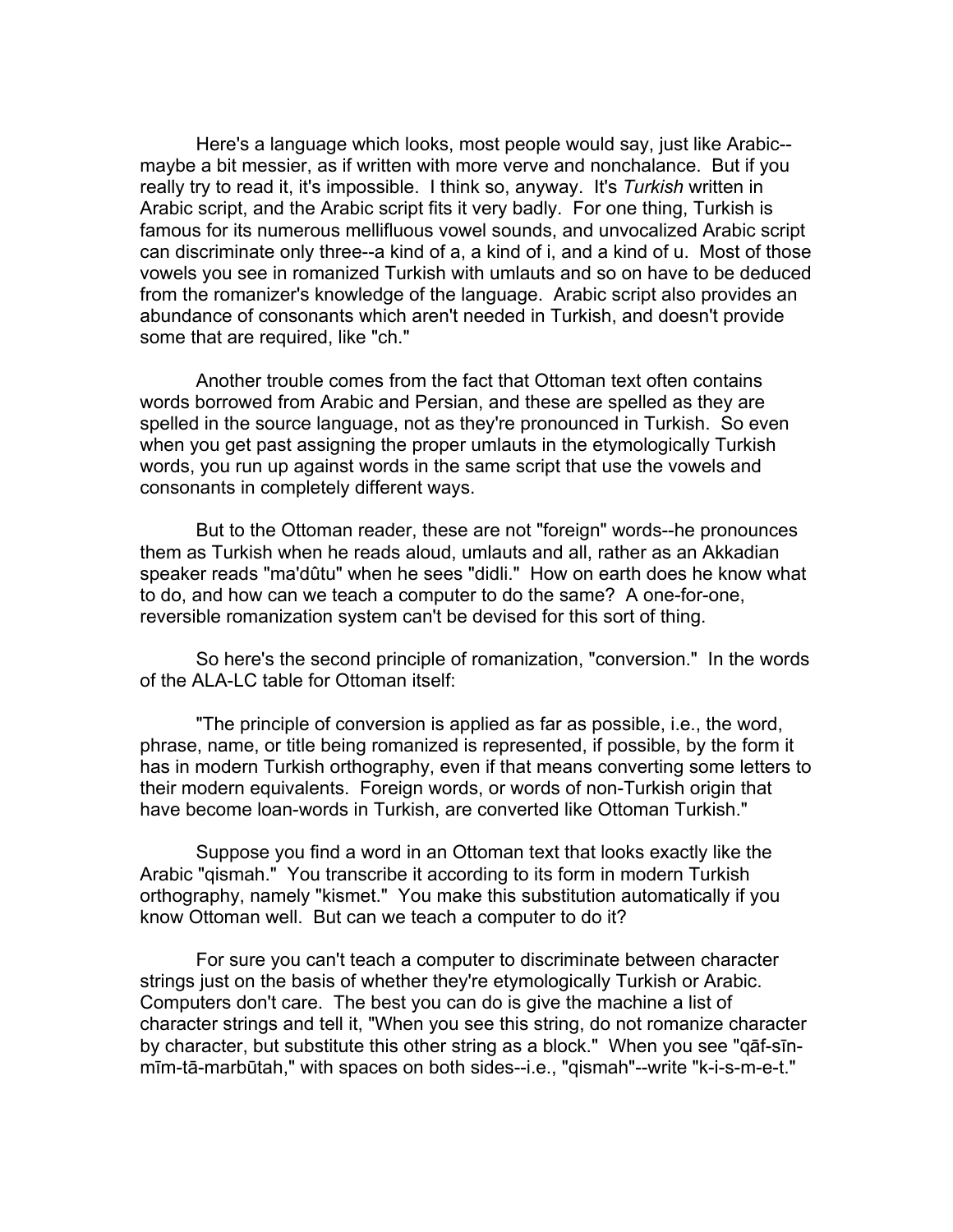A machine can easily accept this instruction--but there may be some problems in formulating the list of character strings you'll have to give it. New strings that belong on the list will keep turning up, and you'll have to keep track of them and add them. If you are kind, you'll create or authorize a source (a dictionary, perhaps) where other catalogers can look them up. And sometimes you'll have to make corrections to the list. It's a bother, but it can be done. If the string you want isn't in the list, you can ask a speaker of Turkish how to pronounce the thing, or romanize it by analogy with similar strings that *are* in the list. *You* can do this--the computer can't--or anyway, can't yet. The computers we have at the Library of Congress can't do it, so Ottoman catalogers still have plenty of job security.

 Now for some examples from my recent experience romanizing languages written in Hebrew script which are not Hebrew.

First, Yiddish**.** 

#### **[Figure 13. Yiddish]**

 Yiddish in itself, pure Yiddish, is very easy to romanize. Generally speaking, each character in Yiddish text matches to a single character in the Yiddish romanization system. The few Yiddish characters which have more than one value, such as alef and tsvey-yudn, are usually marked in text with diacritics which disambiguate them. The ALA-LC romanization scheme for Yiddish, though of course it doesn't please everyone in every detail, is a piece of cake to use. It can be correctly applied by people (or machines) that don't even understand Yiddish.

 The main trouble comes from the fact that Yiddish text often contains Hebrew words, and these words are not pronounced à la Hebrew but à la Yiddish--just as Arabic words in Ottoman are pronounced à la Turkish, and in Akkadian "didli" is pronounced "ma'dûtu." You see "ma'aśiyot," you pronounce- and romanize--"mayśes." So in order to romanize Yiddish, we need either an experienced Yiddish speaker, or an authorized reference source--which may be a person or a look-up list for the computer like the one needed for Ottoman.

 Are there still problems? Well, there's the problem that not everyone may like the reference source you authorize. Perhaps it represents a dialect they really hate or are offended by! A more or less arbitrary choice has to be made, and a reference source intended for one dialect has to do duty for several similar ones.

 After studying all these languages and their problems, there's not much to worry about when we come to Ladino, a Spanish dialect with some etymologically Hebrew vocabulary, written in Hebrew script.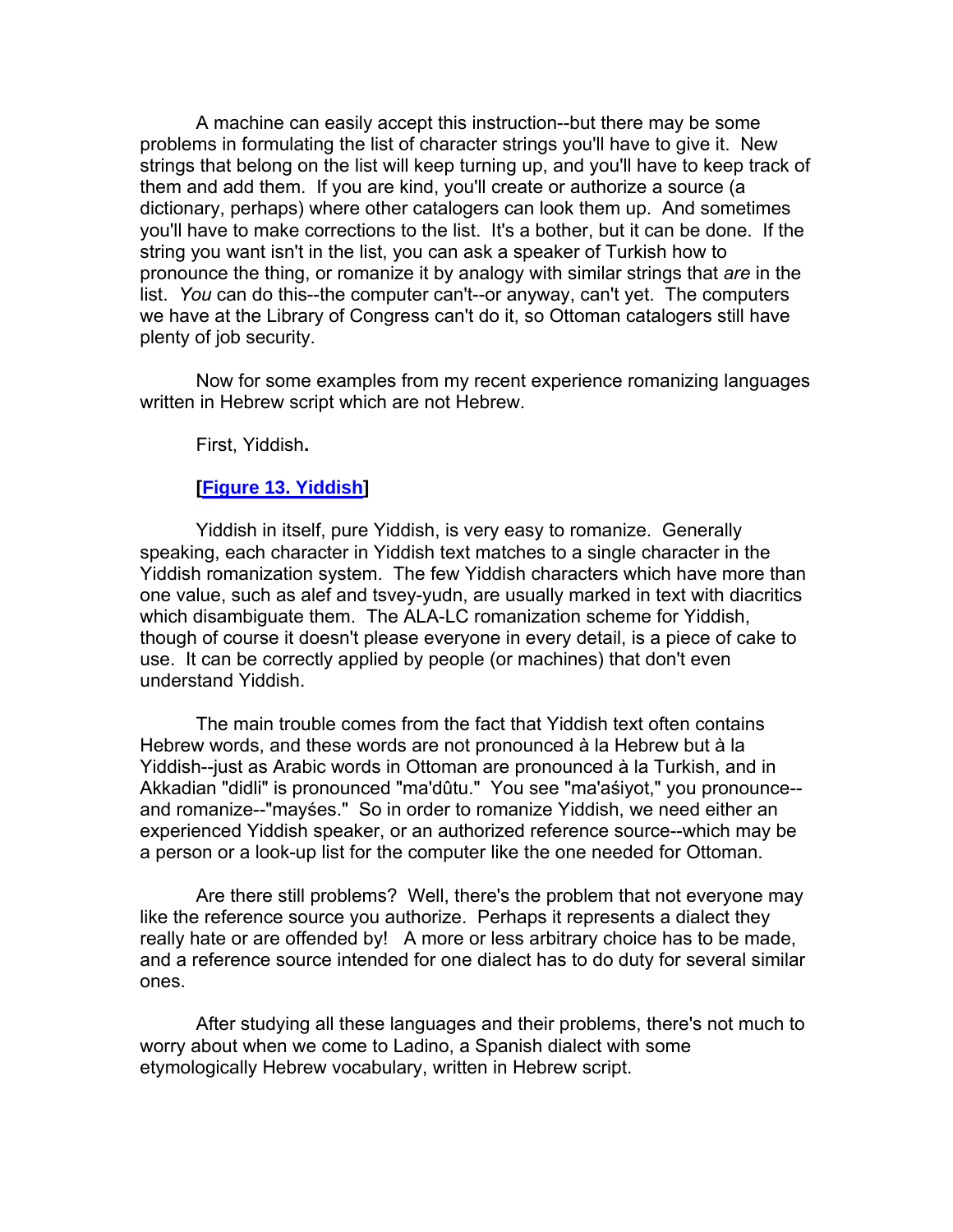### **[Figure 14. Ladino]**

As with Yiddish, the one-to-one match-up of consonants is normally not a problem. There are a couple of ambiguous characters, and these are normally *not* disambiguated in printed text. But there's a good reference source, Bunis's *Leshon G'udezmo*, which has a dictionary that distinguishes them for you. There are dialects--different styles, so to speak, of reading the same text--but this problem has to be dealt with by fiat, as was the case in Yiddish. And to deal with those etymologically Hebrew words we'll need another look-up list.

 At present there is no ALA-LC romanization table for Ladino, but AJL colleagues of ours have recently created one for which we're now seeking authorization from ALA and LC. Until it's authorized, we'll continue to do what we've always done--which pleased nobody--follow an unwritten rule to romanize "consonants as in Hebrew, vowels as in Spanish." What an improvement we have to look forward to!

Lastly for today, there's Judeo-Arabic,

# **[Figure 15. Judeo-Arabic]**

an Arabic dialect once spoken and published in many corners of the former Ottoman Empire. It's written in Hebrew characters, of course, but it differs from both Yiddish and Ladino in that (at least in the works I've studied closely) it \*doesn't\* import many Hebrew words wholesale, but uses Arabic equivalents or cognates. "Torah" is "Tōrat," "Yiśra'el" is "Yisrā'īl." So the problem of look-up lists doesn't arise. Thank goodness.

 Does that mean there are no problems in romanizing Judeo-Arabic? Ha ha, indeed there are! But to discuss them in detail I'll have to write another paper.

 My proposed Judeo-Arabic romanization table is based on vocalized texts I've encountered as a cataloger, all printed in Baghdad (so maybe all the same dialect). From these I have abstracted the consonants and vowels that seem appropriate to use in romanization. I've begun a sort of dictionary and a series of verb-conjugation tables. I think these studies, with input from scholars and speakers, may eventually become the "authorized reference sources" for Judeo-Arabic romanization, because as yet I've found no Bunis-like dictionary with enough material for our needs. I wonder how many years it will take to gather up enough to be helpful? Would any of you like to help?

 As for this piece of text on the screen, it says (you can see my romanization): "Lam ilēk el an ah li-tamimhā"--"It is not required of you to complete the work." But we do intend to keep on with it, and some day it will be finished to everyone's satisfaction.